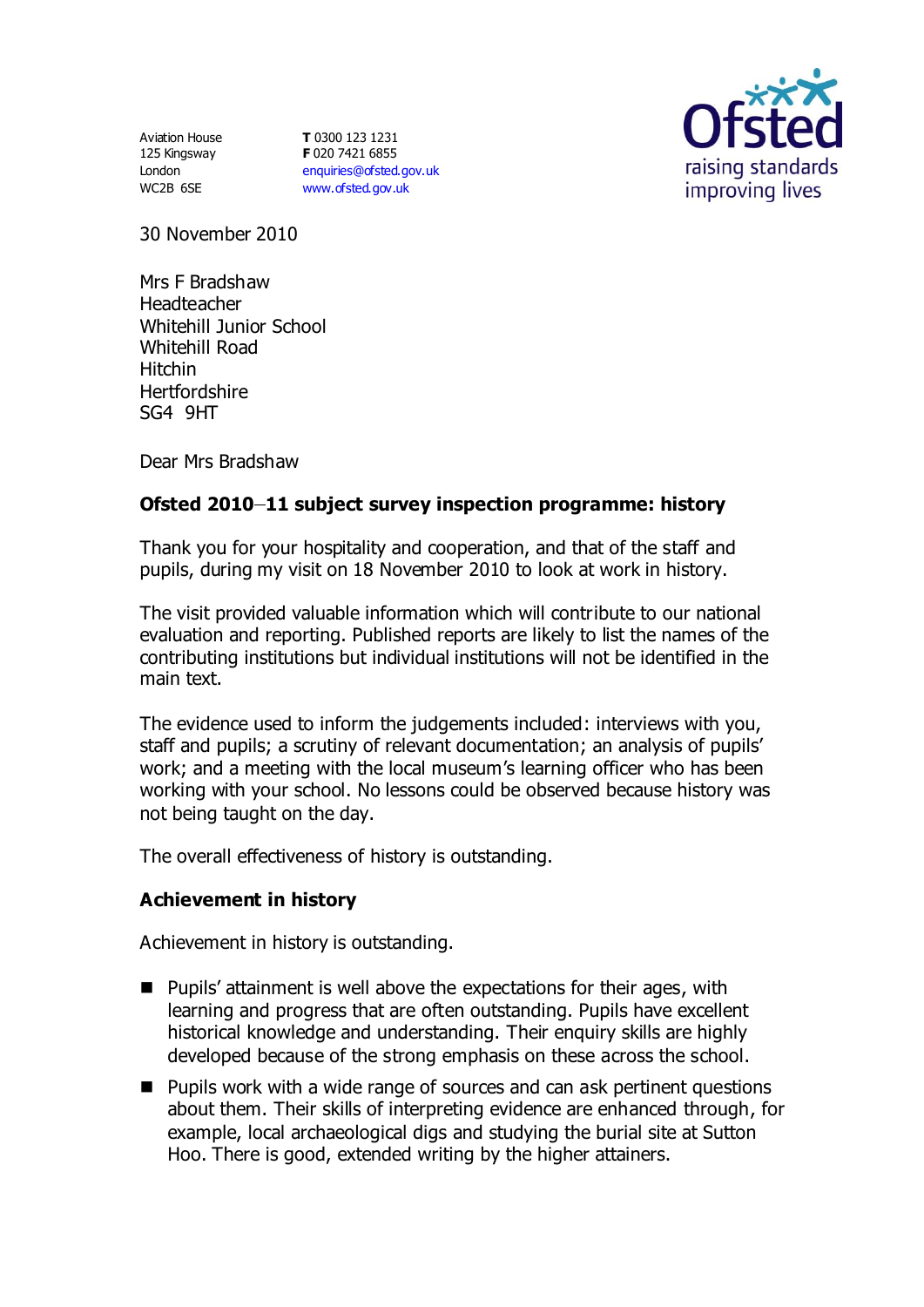- Pupils' development of chronological understanding is fostered well through, for instance, the study of family history and the timelines of the lives of famous women.
- Pupils' organisation and communication of historical knowledge and understanding are greatly improved through imaginative writing, recording historical narratives on DVDs, creating stop-motion animation, and the use of computers for extended research. They also communicate their ideas and feelings about topics well through an interactive website.
- **Pupils are passionate about history and thoroughly enjoy learning the** subject.

## **Quality of teaching in history**

The quality of teaching in history is outstanding.

- **Pupils are taught a stimulating range of activities. The needs of higher and** lower attaining pupils are met well.
- Teachers give in-depth feedback to pupils, both written and oral. Pupils find this very useful and say that it helps them to improve their work. Teachers offer intensive help to pupils to promote rigorous historical thinking.
- **Pupils are given excellent opportunities to undertake in-depth research, for** example about the history of the River Thames, or evaluating evidence about the Gunpowder Plot.
- Teachers are passionate about the study of history and this is communicated to the pupils. Pupils approach historical enquiries as keen and skilled investigators. Audio-visual evidence shows that lessons are exciting and innovative.

# **Quality of the curriculum in history**

The quality of the curriculum in history is outstanding.

- $\blacksquare$  History is taught as part of the international primary curriculum approach which emphasises the development of skills through a cross-curricular approach. The place of history within this is firmly established and the curriculum is broad and balanced. Legal requirements are met.
- Pupils are offered outstanding and memorable opportunities. From a very early age, there is excellent emphasis on learning the historical skills of enquiry and interpretation.
- An excellent emphasis is placed on the study of local history and there are strong links with the local museum. Pupils carry out in-depth research on how the town of Hitchin has changed over the last 1,000 years and focus on its development at particular times, for example during the Victorian period.
- Pupils' experiences are further enriched by visits to places of historical interest, for example to war cemeteries in France, and to the Albert Hall in